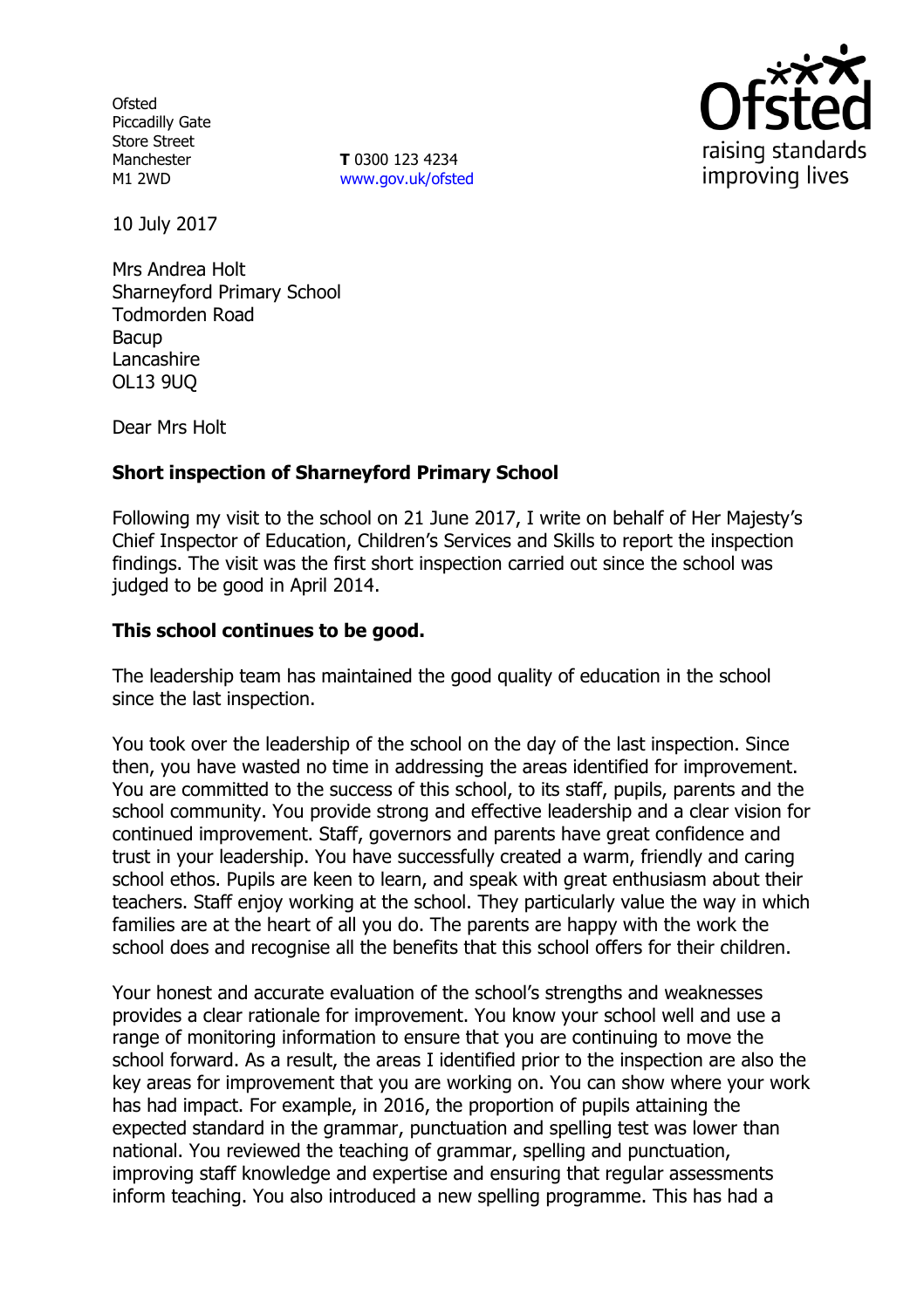

positive impact on outcomes across all year groups in school. School data shows that an increased proportion of pupils are on track to reach the expected and high standard.

Governors play a key role in supporting the work you do. They are ambitious for the school to succeed and proud of the progress that pupils make. Governors speak passionately about the ethos of the school, particularly how it plays a key role within the local community. Through relevant training they are well equipped in a range of areas to effectively challenge and support the school's work. Governing body minutes show a good degree of challenge through pertinent questions about the progress that pupils are making.

Your pupils enjoy coming to school. Their conduct is excellent, due to the strong relationships that they have with the adults in the school and they are a delight to talk to. Sharneyford is a small school, and you ensure that this benefits the pupils in your care by making sure that the needs of individual pupils are met and that they participate in a wide range of high-quality learning opportunities. In fact, parents praise 'the unique and cohesive small schooling environment' and pupils interviewed said that there were no disadvantages to being part of a small school, only advantages in 'the strong bonds formed between older and younger children'.

# **Safeguarding is effective.**

Keeping pupils safe is a priority at this school. You are proactive in ensuring a strong culture of vigilance in relation to safeguarding. Policies and procedures are in place and regularly updated. Records show that suitable action is taken to keep pupils safe. Training is up to date for all adults who work in the school. All staff and governors are aware of the different types of abuse and the signs to look for.

The curriculum teaches pupils how to stay safe, and they talk confidently about road safety, e-safety and 'stranger danger'. Pupils know they can speak to staff if they have any concerns. Pupils know about different types of bullying. They say that bullying rarely happens and if it does then adults deal with it swiftly. As a result, pupils learn how to keep themselves safe and say that they feel safe. Parents are very pleased with the school, they say that their children are happy and enjoy coming to school, staff are approachable, there is good communication and any issues or concerns are dealt with promptly.

## **Inspection findings**

 Given the mixed-age classes in your small school, I wanted to find out how well the Reception and key stage 1 children are taught together. I found that as a result of high-quality teaching and good organisation, children get off to a good start in Reception. The learning environment is bright and stimulating, with interesting challenges for children to access in each area. Parents spoke of how good communication was with staff in early years and how well their children were progressing. Teaching time is divided effectively between the Reception children and the key stage 1 pupils. Teaching input is followed up with engaging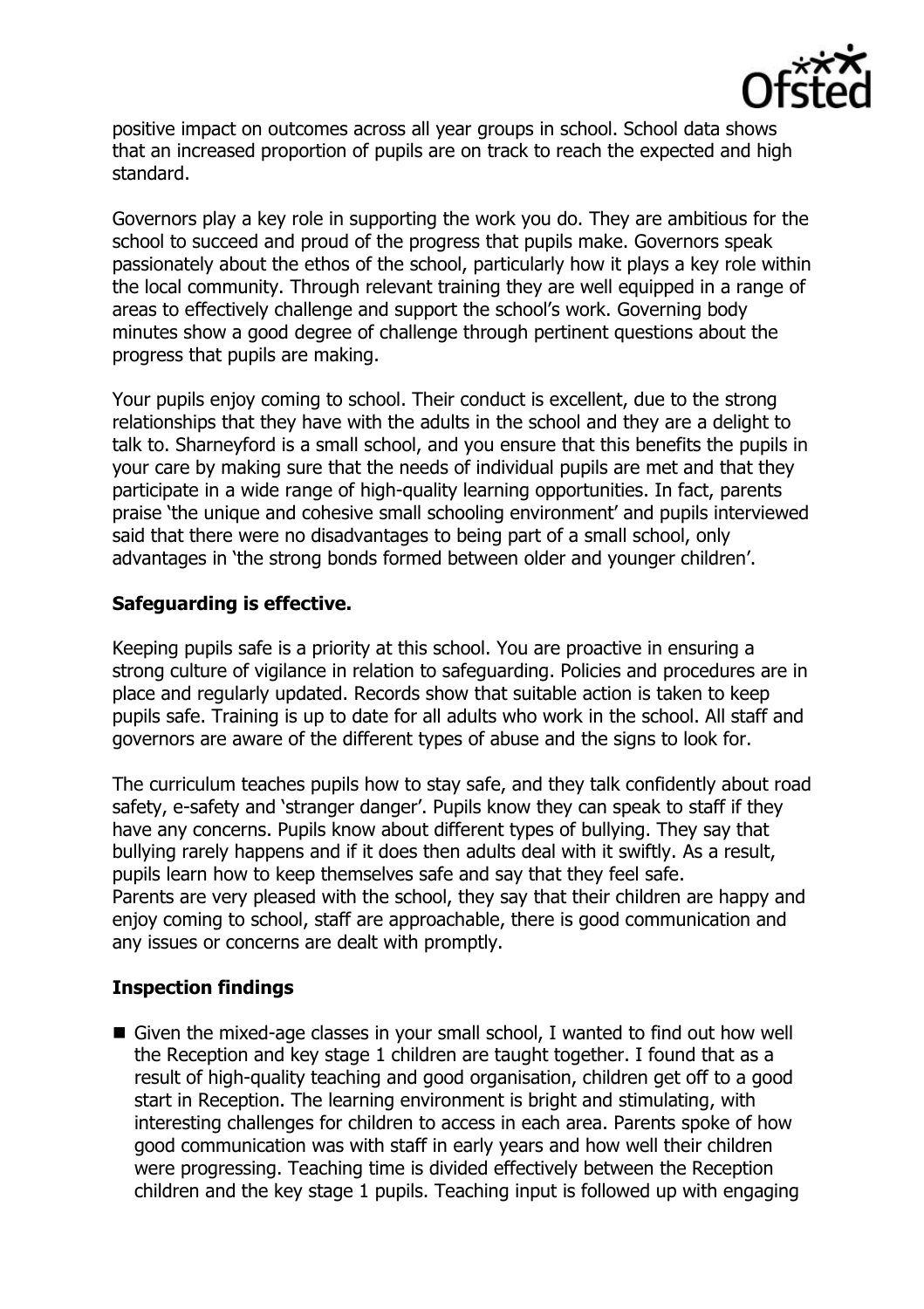

and challenging activities which are well supported by the teaching assistants. For example, pupils in key stage 1 were learning a strategy for estimating, and the work was well matched to the differing needs of the pupils. From low starting points on entry to school, children make good progress through the early years and through key stage 1. In 2016 attainment in reading, writing and mathematics was broadly in line with the national average. Current school data indicates that this good level of progress has been sustained.

- $\blacksquare$  I also wanted to know what you are doing to improve mathematics so that more pupils attain the expected standard. You had already identified this as an area for improvement and put in place a range of strategies to support the development of mathematics. You and your mathematics leader have monitored these strategies and they have shown improved progress for all year groups. The sample of work seen in mathematics books shows that there is a greater focus on applying skills to solve problems, which is helping to deepen thinking. Pupils work together to tackle problems, which allows them to develop more confidence and to explain their thinking. However, some pupils are not as fluent in basic number facts and this hinders their ability to work out harder calculations. Improvements in the school tracking system mean you can see precisely which pupils are on track to make expected progress and know where to put additional support. Current progress information shows that the proportion of pupils on track to reach the expected standard is in line with last year's national average and the proportion expected to attain the high standard has increased. You are aware, however, that this work is relatively new and needs to be embedded securely across the school.
- As a result of the work the school has done, you have sustained improvements to writing since the previous inspection. You have invested in professional development opportunities for all staff, which has led to improved subject knowledge, with positive impact on pupils' progress. For example, strong teacher subject knowledge was skilfully used to support pupils of all abilities to edit and refine their writing of a diary entry. You and your teachers work together with local schools to check the accuracy of pupils' writing assessments. A review of pupils' books showed evidence of good progress in writing across all year groups. However, standards of presentation and handwriting are not consistently high across all classes and there are missed opportunities in lessons to reinforce these basic skills. The substantial work carried out by the school to improve writing led to an increase in the proportion of pupils who attained the expected standard at the end of key stage 1 and key stage 2 in 2016. Current data shows that this increase has been sustained.
- The curriculum is broad and balanced and has been carefully organised to ensure that all pupils receive good access across all subjects. Pupils enjoy learning and they say that it is fun. They particularly enjoy the focus on real-life learning to ensure that learning is relevant, memorable and that pupils understand the purpose of what they are learning. The curriculum is enhanced by a range of visits and visitors to school. For example, a visit is made to the local wind farm as part of an art project. There is also a wide range of extra-curricular activities on offer, including yoga and meditation. One parent commented how these particular activities help support her child's well-being.